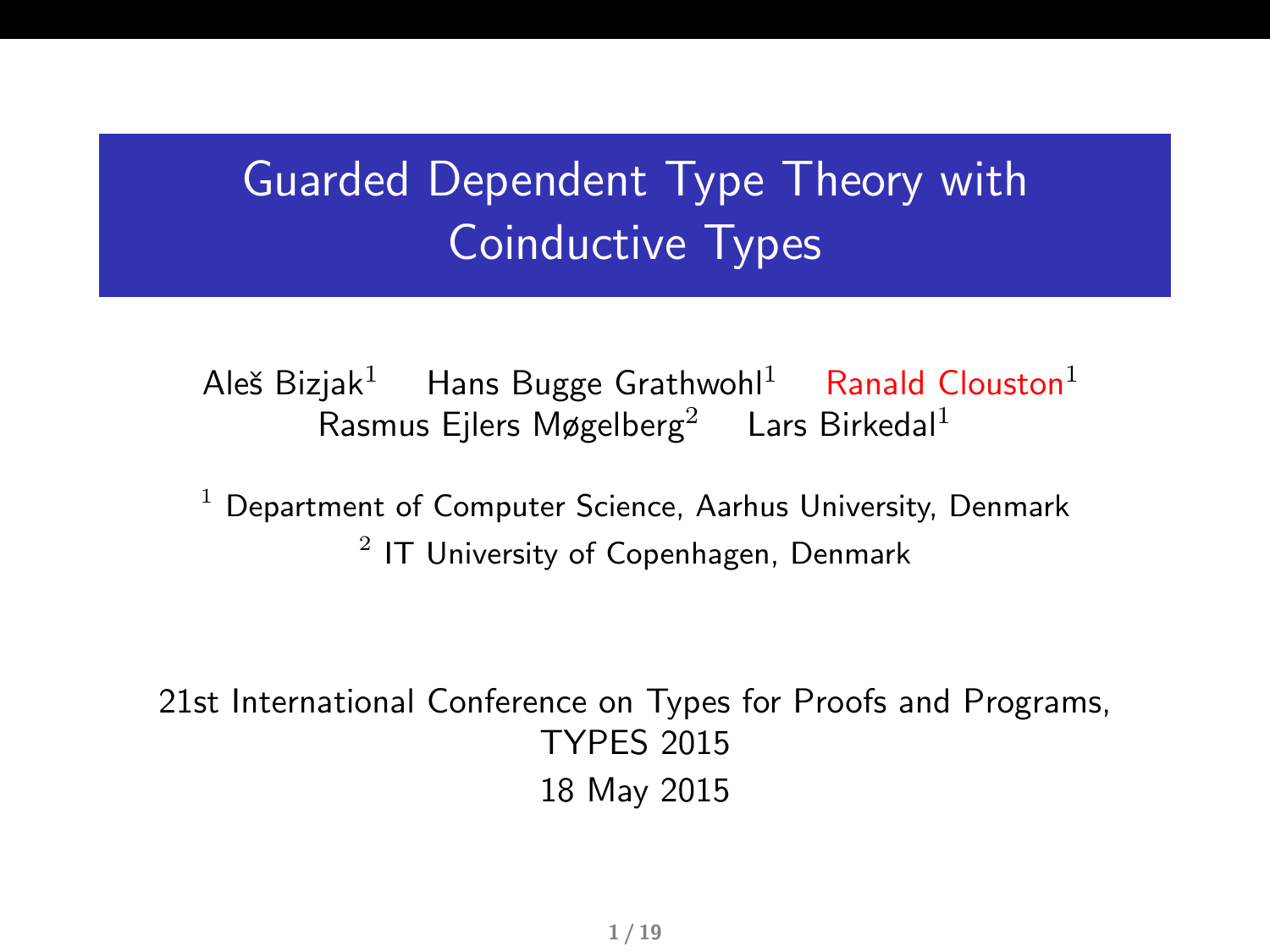Modern implementations of intensional dependent type theories are widely used for programming and theorem proving.

Coq, Agda, Idris,  $\dots$ 

But support for coinductive types e.g. streams, is weak.

**Key idea:** dependent type theory with coinductive types defined via type-based guarded recursion.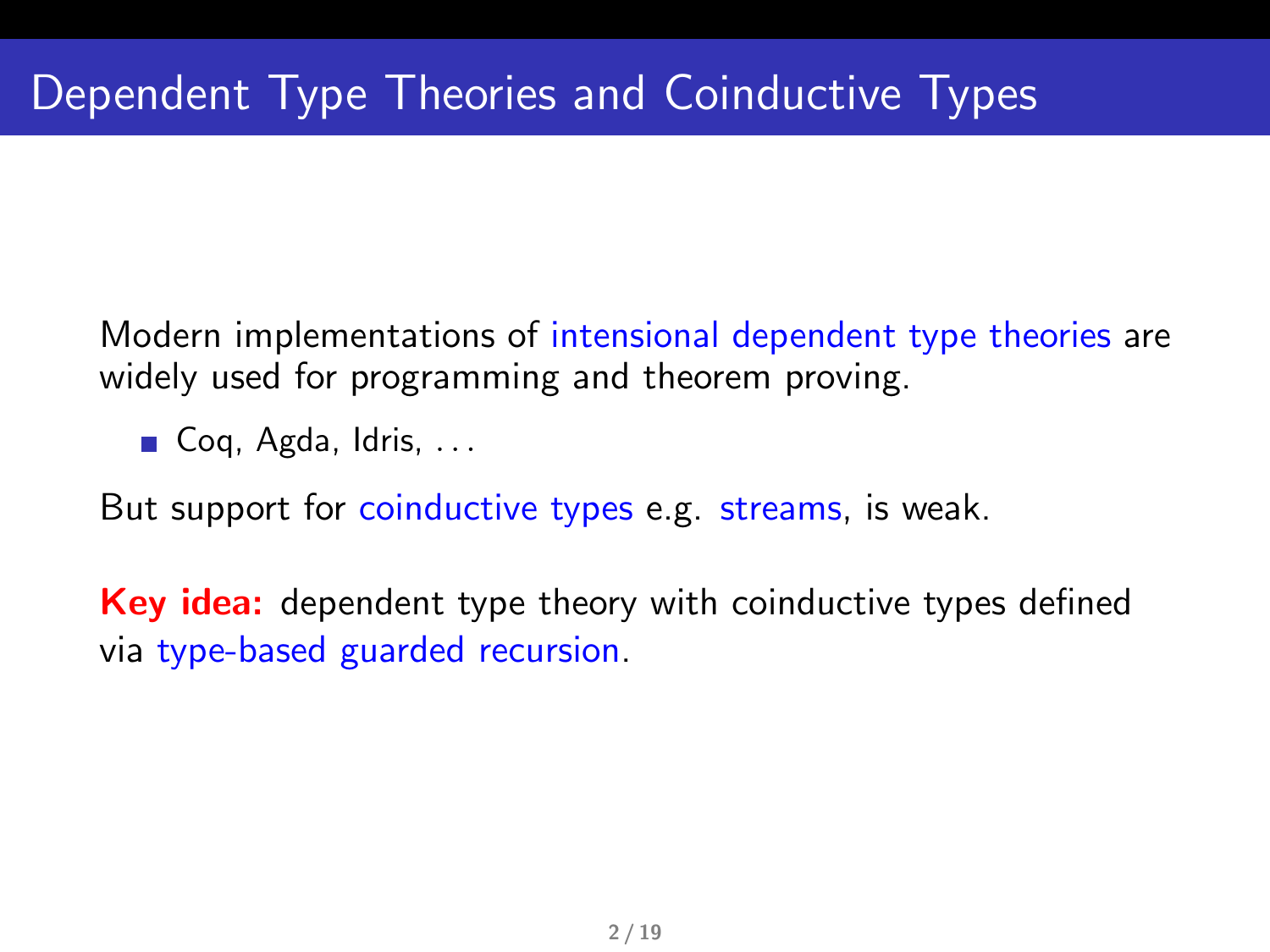Well-formed coinductive definitions must be productive: yielding e.g. stream elements 'on demand'.

Syntactic guarded recursion, as used e.g. by Coq, requires that recursive calls be nested directly under constructors.

- **zeros**  $= 0$  :: zeros **vacuous = vacuous**  $\times$
- wrong  $= 0$  :: tail wrong  $\times$

But this does not work well with modular programming:

```
\blacksquare nats = 0 :: map succ nats
```
Why is 'tail' bad but 'map succ' OK here?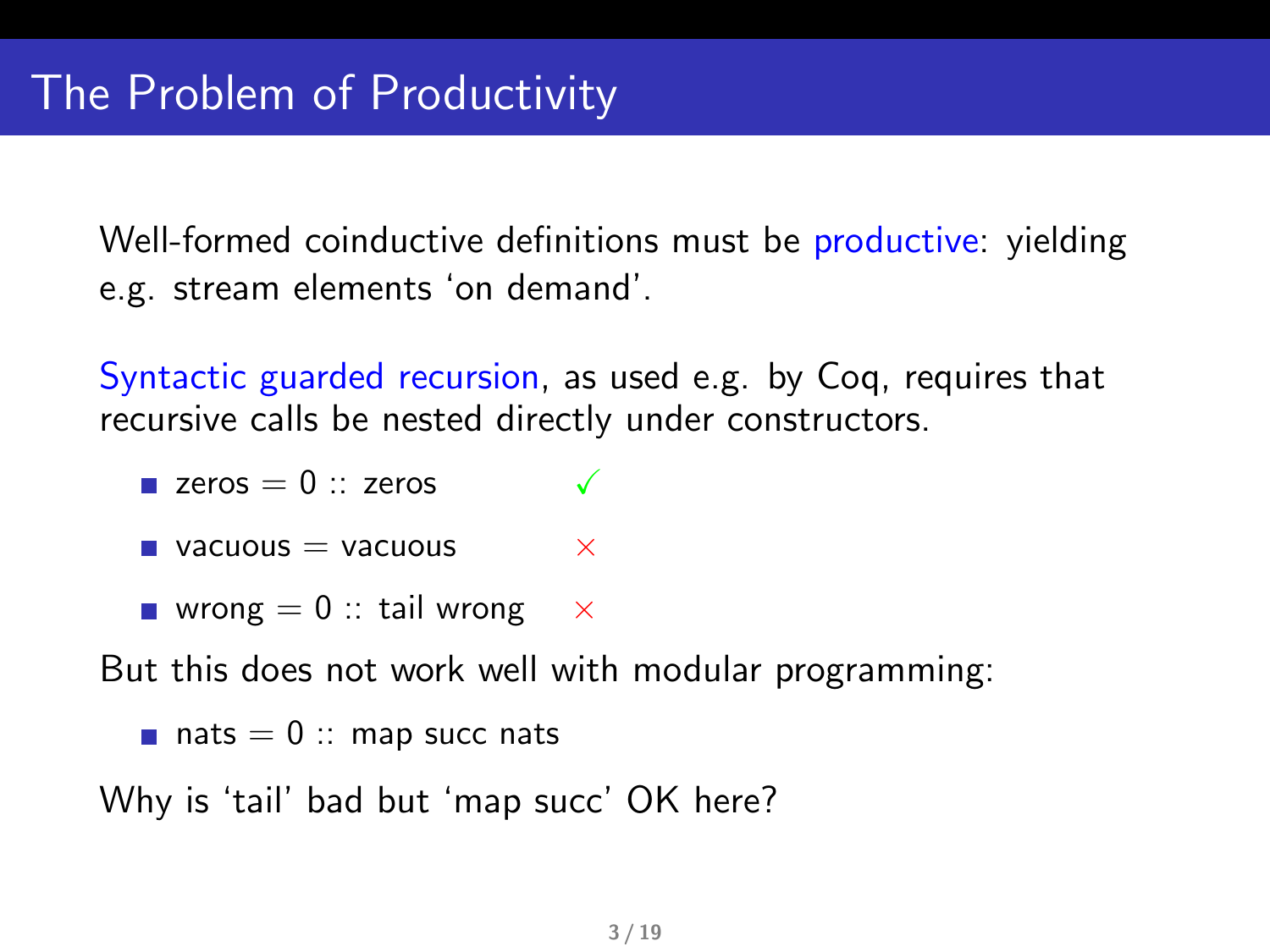[Nakano 2000] brought the syntactic side-condition into the type system via the later modality  $\triangleright$ .

$$
\blacksquare\ \mathsf{Str}^g_{\mathbb{N}} = \mathbb{N} \times \triangleright \mathsf{Str}^g_{\mathbb{N}}
$$

Self-references then have  $\triangleright$  added to their type:

- zeros  $= 0 ::$  zeros  $\checkmark$  pairing a  $\mathbb N$  with a  $\triangleright$   $\text{Str}^g_{\mathbb N}$
- vacuous  $=$  vacuous  $\quad \times \quad$  left is Str $^g_{\mathbb N}$ , right is  $\triangleright$  Str $^g_{\mathbb N}$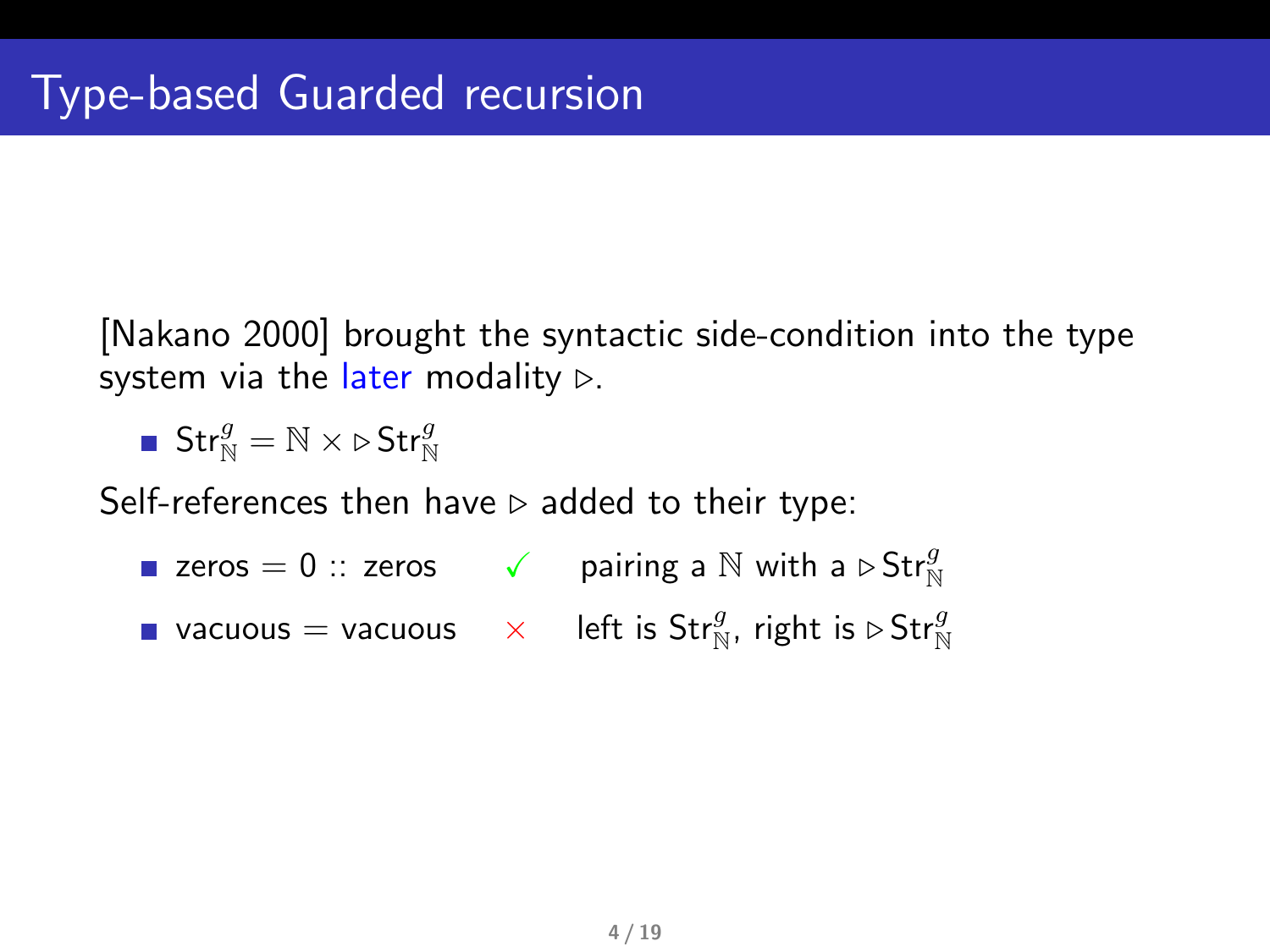The guarded lambda calculus,  $g\lambda$  [Clouston et al 2015], and related systems have the applicative functor rules

$$
\frac{\Gamma \vdash t : A}{\Gamma \vdash \mathsf{next} t : \triangleright A} \qquad \frac{\Gamma \vdash f : \triangleright (A \to B) \qquad \Gamma \vdash t : \triangleright A}{\Gamma \vdash f \circledast t : \triangleright B}
$$

Our nats example, rejected by Coq, can hence be typed:

$$
\blacksquare \ \mathsf{nats} = 0 :: (\mathsf{next}(\mathsf{map}\ \mathsf{succ})) \circledast \ \mathsf{nats}
$$

But our 'wrong' example still cannot be typed:

**u** wrong  $= 0$  :: (next tail)  $\circledast$  wrong  $\times$ 

Note: 'map succ' is  $\mathsf{Str}^g_{\mathbb{N}} \to \mathsf{Str}^g_{\mathbb{N}}$ , but 'tail' is  $\mathsf{Str}^g_{\mathbb{N}} \to \triangleright \mathsf{Str}^g_{\mathbb{N}}$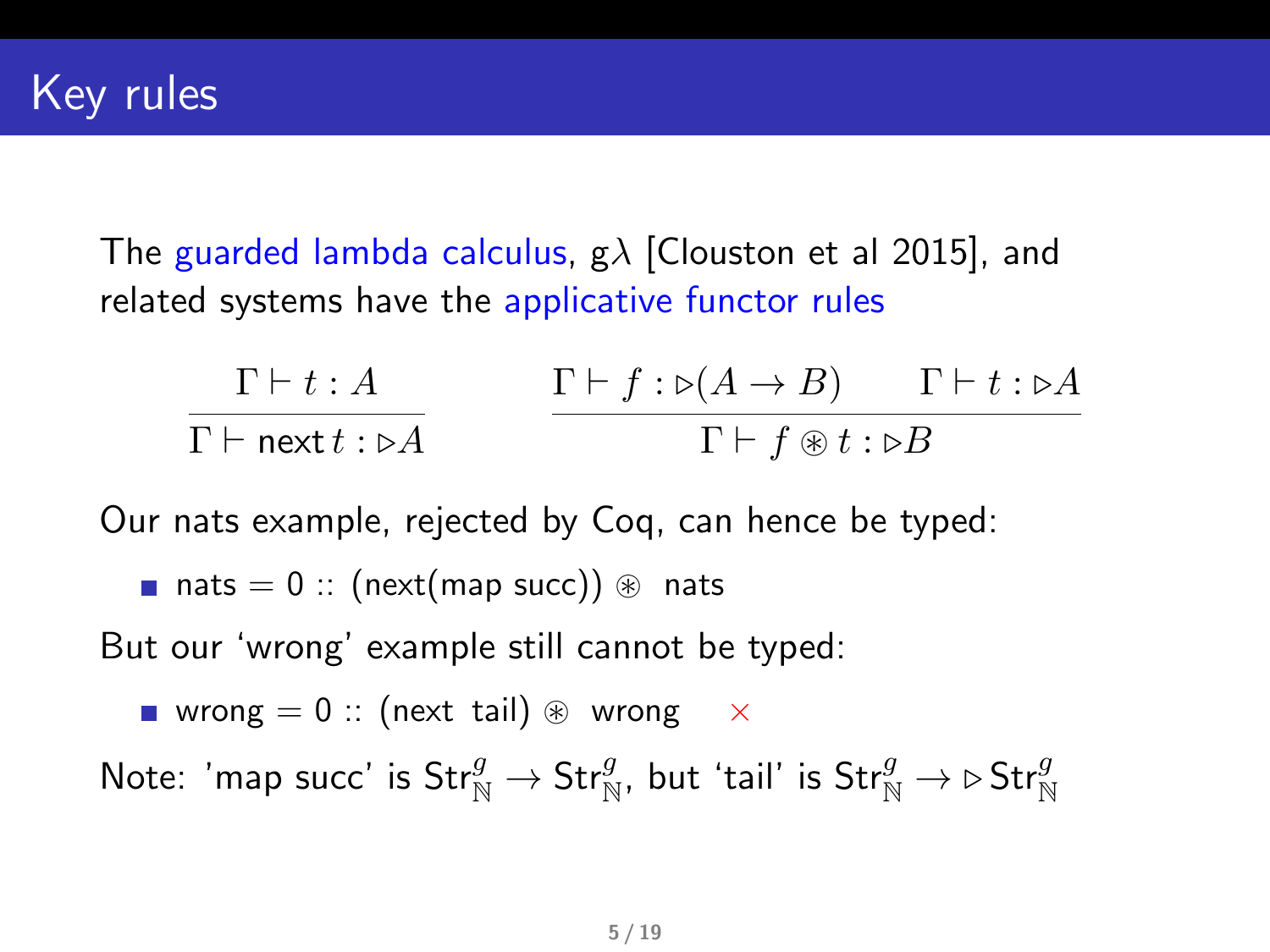Now generalise function spaces to  $\Pi$ -types. What is the  $\circledast$ -rule?

$$
\frac{\Gamma \vdash f : \triangleright (\Pi x : A.B)}{\Gamma \vdash f \circledast t : ?}
$$

We cannot substitute  $t$  for  $x$  because they do not have the same type!

If t had form next u then  $f \otimes t$  should have type  $\triangleright B[u/x]$ .

But in general we look stuck: the type depends on data we get later; but we would like to type the term now!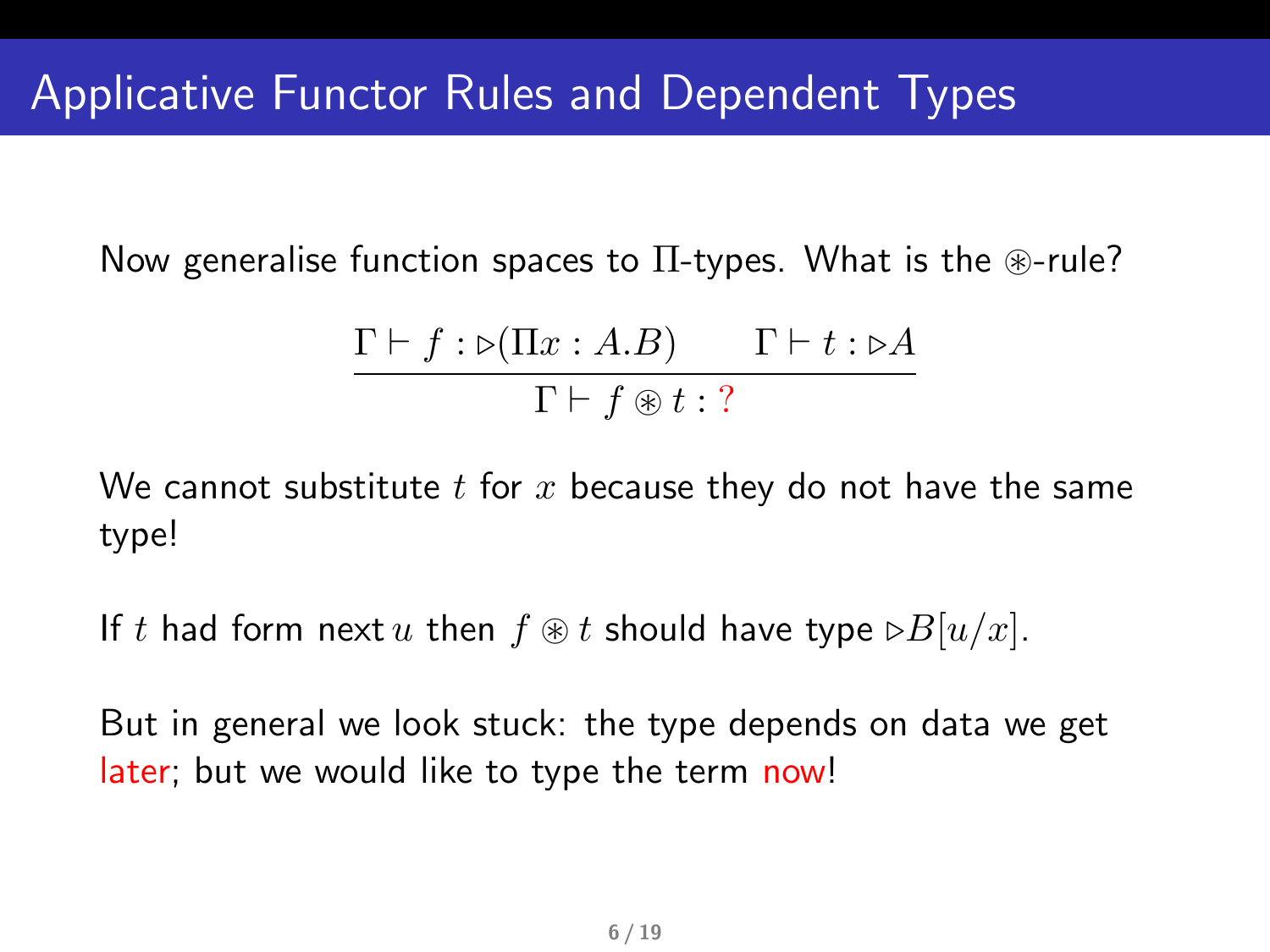The solution: delayed substitutions

$$
\frac{\Gamma \vdash f : \triangleright (\Pi x : A.B)}{\Gamma \vdash f \circledast t : \triangleright [x \leftarrow t].B}
$$

With equation

$$
\triangleright [x \leftarrow \text{next } u].B \quad \simeq \quad B[u/x]
$$

The term-former next may be similarly decorated.

The actual rule is slightly more complicated because to apply  $\circledast$ repeatedly we may need delayed substitutions on multiple variables.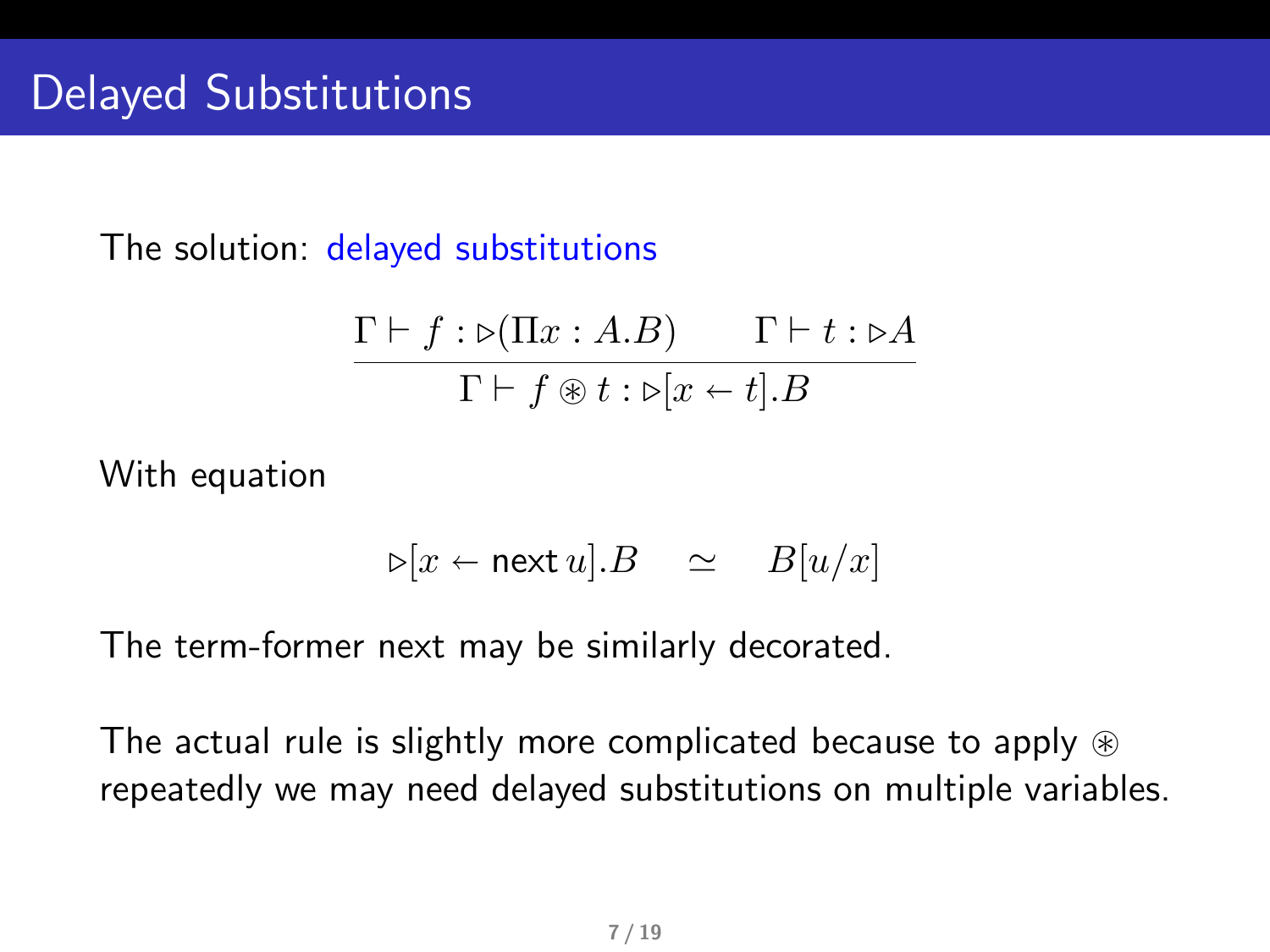We define stream addition  $\mathsf{Str}^g_{\mathbb{N}} \to \mathsf{Str}^g_{\mathbb{N}} \to \mathsf{Str}^g_{\mathbb{N}}$  as

$$
\mathsf{plus}^g \, xs \, ys \; = \; (\mathsf{hd}^g \, xs + \mathsf{hd}^g \, ys) :: (\mathsf{plus}^g \circledast \mathsf{t} \mathsf{I}^g \, xs \circledast \mathsf{t} \mathsf{I}^g \, ys)
$$

Now suppose we wanted to prove that this is commutative, i.e. define an inhabitant p of type

$$
\Pi\big(xs,ys:\mathsf{Str}^g_{\mathbb{N}}\big).\mathsf{Id}_{\mathsf{Str}^g_{\mathbb{N}}}(\mathsf{plus}^g\, xs\, ys, \mathsf{plus}^g\, ys\, xs)
$$

We do this by guarded recursion!

$$
p \, xs \, ys \ = \ q \left( c (hd^{g} \, xs) (hd^{g} \, ys) \right) (p \circledast (t^{g} \, xs) \circledast (t^{g} \, ys))
$$

(where c is commutativity of  $+$  and q lifts pairs of proofs to a proof about pairs).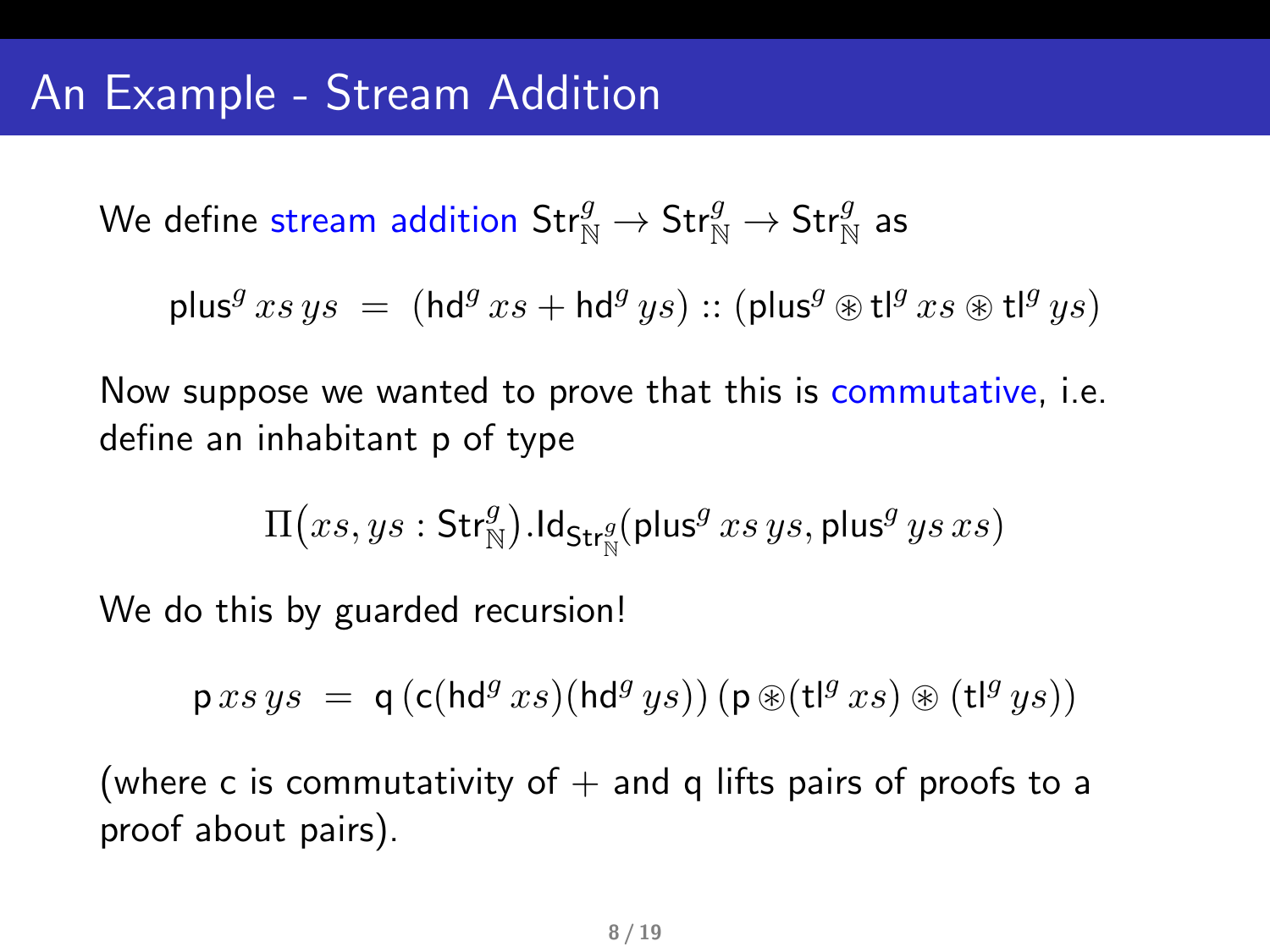The term

$$
\mathsf{p} \, \mathit{xs} \, \mathit{ys} \ = \ \mathsf{q} \, ( \mathsf{c} (\mathsf{hd}^g \, \mathit{xs}) (\mathsf{hd}^g \, \mathit{ys})) \, ( \mathsf{p} \, \circledast (\mathsf{t} \mathsf{l}^g \, \mathit{xs}) \, \circledast \, (\mathsf{t} \mathsf{l}^g \, \mathit{ys}))
$$

could hardly be simpler. But checking it is well-typed is not trivial.

In particular subterm  $p \circledast$ (tl $g \circledast xs) \circledast$  (tl $g \circledast ys$ ) has type

$$
\operatorname{Id}^{\mathcal{L}}_{\triangleright\textsf{Str}^{\mathcal{G}}_{C}}\left(\begin{array}{c} \text{next}\left[\begin{array}{c} xs' \leftarrow \mathsf{t} |^{g} xs \\ ys' \leftarrow \mathsf{t} |^{g} ys \\ xs' \leftarrow \mathsf{t} |^{g} ys \\ ys' \leftarrow \mathsf{t} |^{g} xs \end{array}\right] \text{plus}^{g} f xs' ys' \\ \text{next}\left[\begin{array}{c} xs' \leftarrow \mathsf{t} |^{g} xs \\ ys' \leftarrow \mathsf{t} |^{g} ys \end{array}\right] \text{plus}^{g} f ys' xs' \end{array}\right]\right)
$$

So delayed substitutions are essential to real proofs.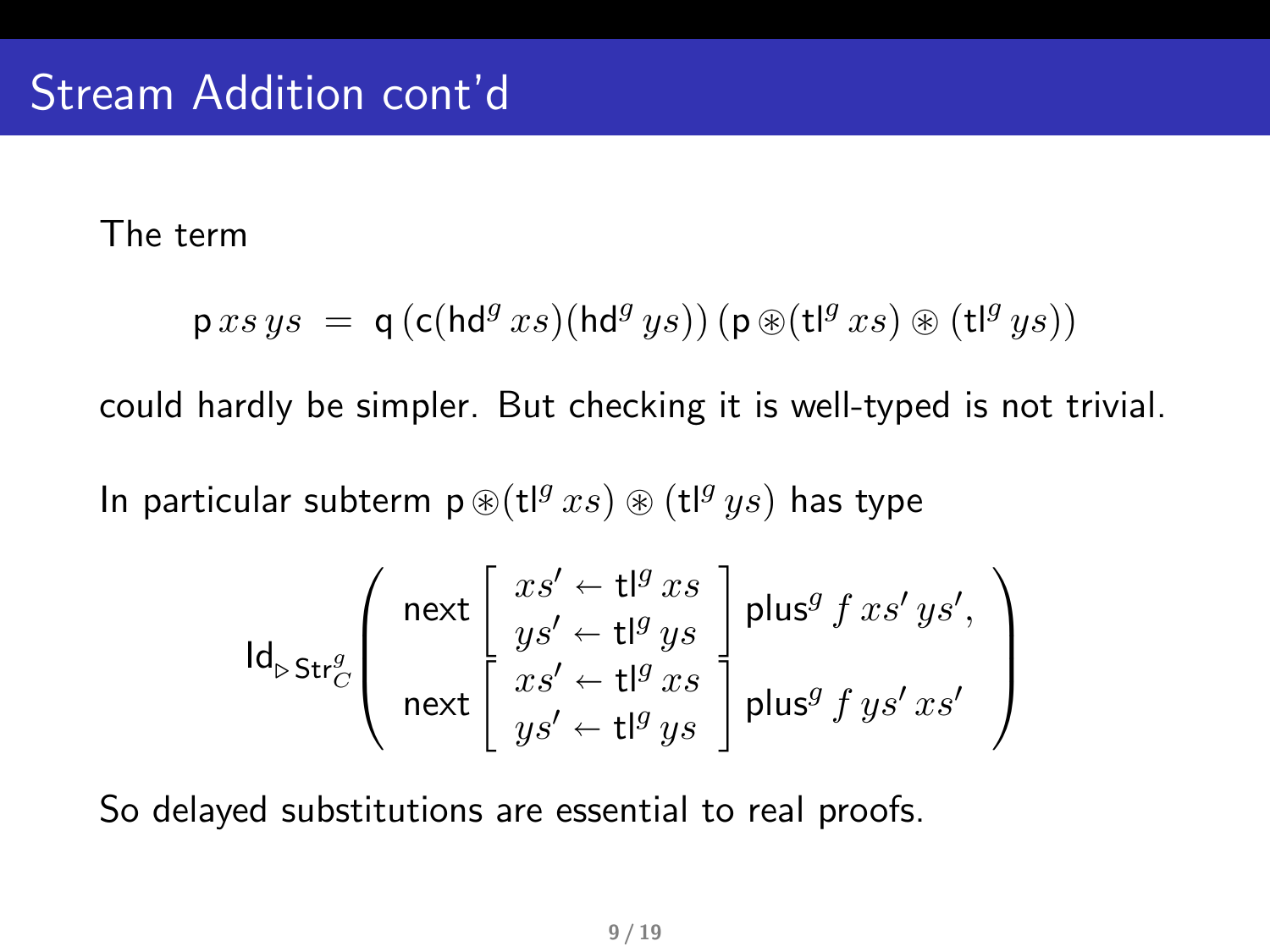Vectors – lists with their lengths – are the archetypal dependently typed data structure.

Covectors are colists (potentially infinite lists) with their length, which is a co-natural number:

$$
\mathsf{Co}\mathbb{N} \simeq 1+\triangleright \mathsf{Co}\mathbb{N}
$$

and (omitting some syntax regarding constructions with universes):

$$
\begin{aligned} \text{Colvec}_A \, n = \text{case} \, n \, \text{of inl } u &\Rightarrow 1 \\ \text{inr } m &\Rightarrow A \times \triangleright (\text{Colvec}_A \circledast m) \end{aligned}
$$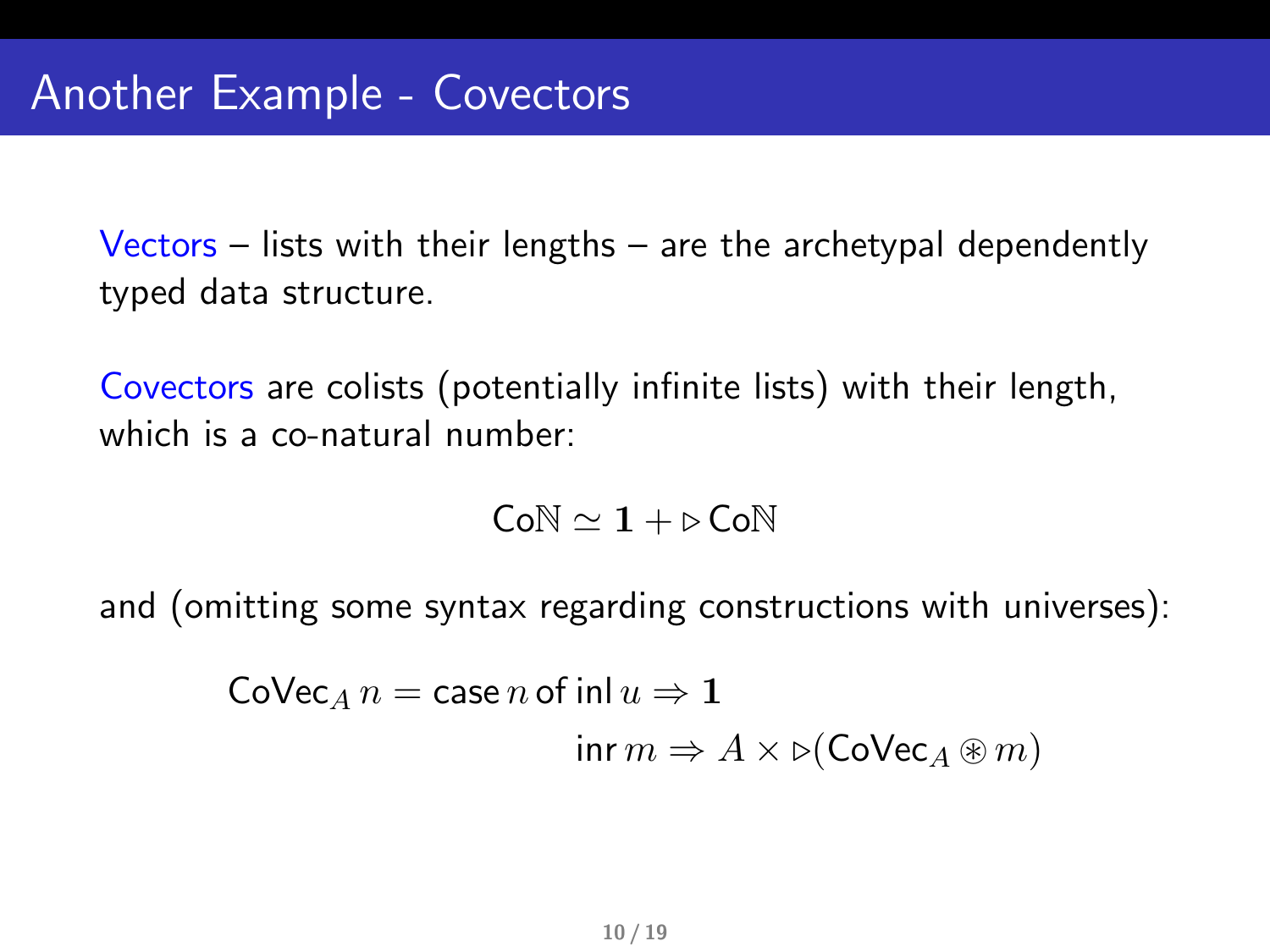$$
\begin{aligned}\n\mathsf{zeros}\,n &= \mathsf{case}\,n\,\mathsf{of}\,\mathsf{inl}\,u \Rightarrow \mathsf{inl}\,\langle\rangle \\
&\quad \mathsf{inr}\,m \Rightarrow 0::\mathsf{zeros}\circledast m.\n\end{aligned}
$$

Here m has type  $\triangleright$  CoN, but does not start with next, so zeros  $\circledast$  m must have type

$$
\triangleright [n \leftarrow m] \cdot \Pi(n : \mathsf{CoN}). \mathsf{CoVec}_{\mathbb{N}} n
$$

So even the very simplest constructions on covectors require delayed substitutions.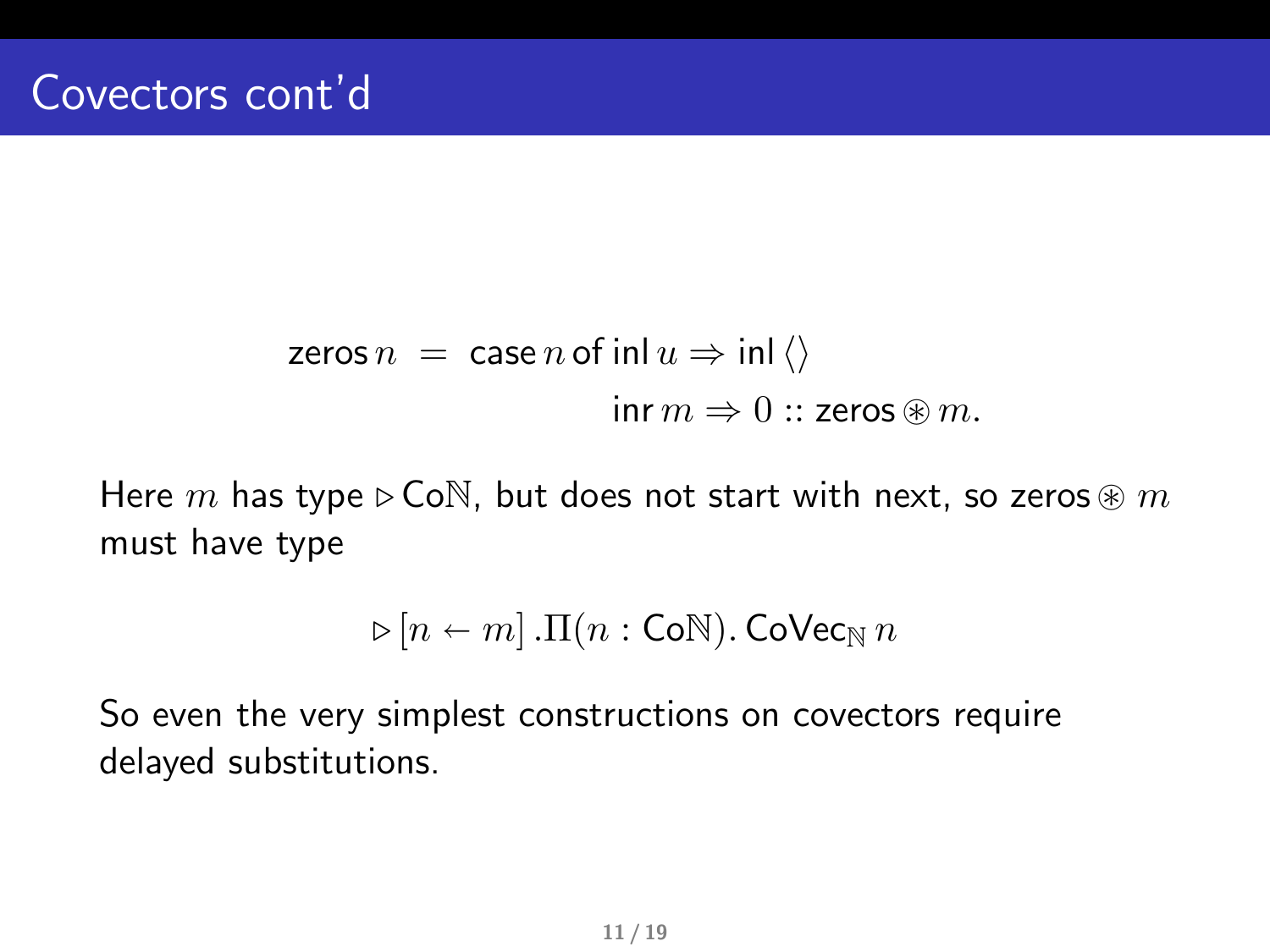The g $\lambda$ -calculus can be given semantics in the topos of trees:

$$
A_1 \xleftarrow{a_1} A_2 \xleftarrow{a_2} A_3 \xleftarrow{a_3} \cdots
$$

e.g. guarded streams of natural numbers:

$$
\mathbb{N} \xleftarrow{pr_1} \mathbb{N} \times \mathbb{N} \xleftarrow{pr_1} (\mathbb{N} \times \mathbb{N}) \times \mathbb{N} \xleftarrow{\cdot} \cdot \cdot
$$

The  $\triangleright$  modality simply adds a trivial set to the first position:

$$
1 \xleftarrow{!} A_1 \xleftarrow{a_1} A_2 \xleftarrow{a_2} A_3 \xleftarrow{a_3} \cdots
$$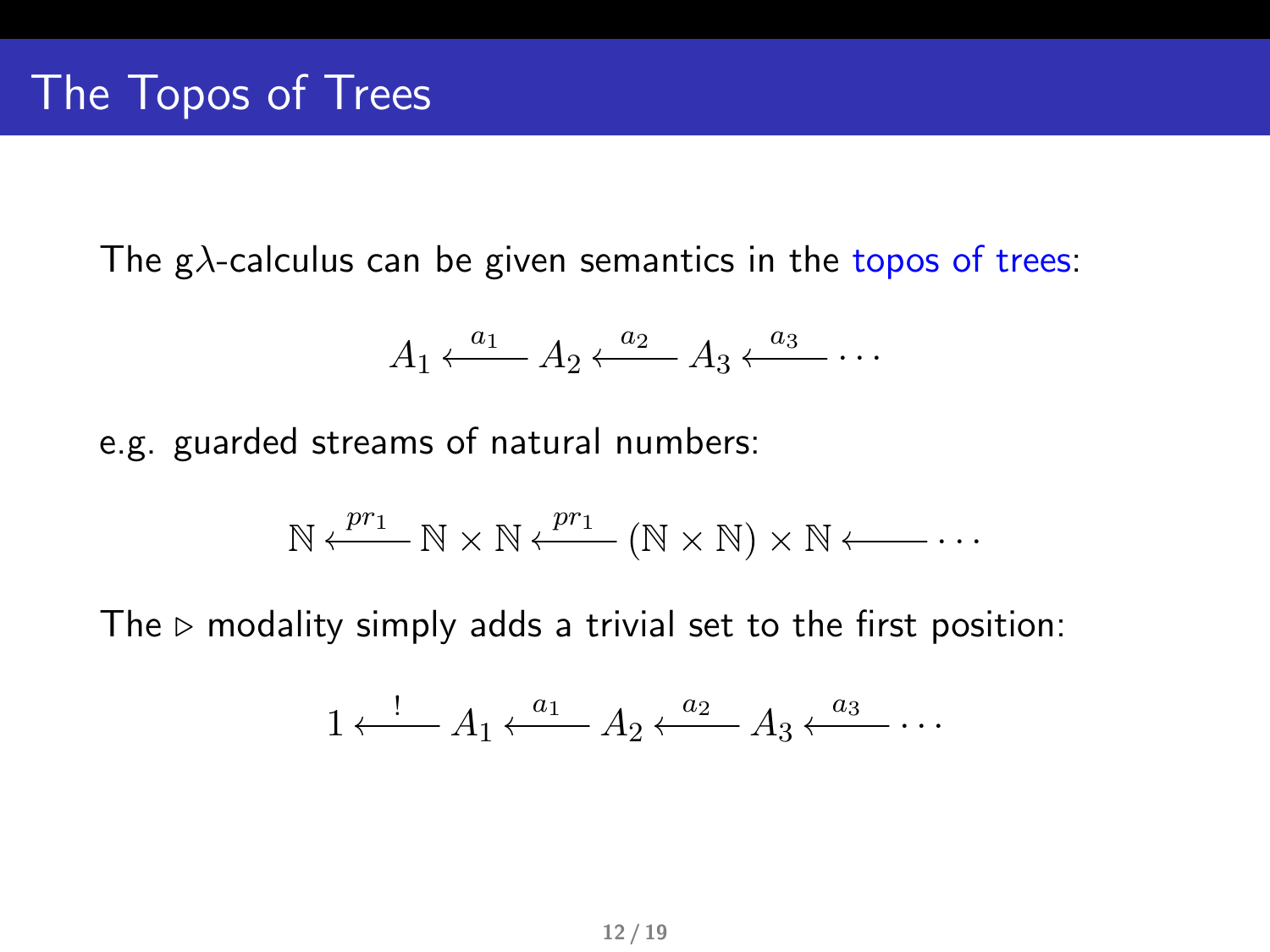Semantics for dependent type theory often based on indexed sets.

For coherence reasons, actual semantics are a little more complex. [Birkedal et al 2011] shows how this approach can be lifted to the topos of trees.

- In particular there is a sensible semantics for  $\triangleright$ .
- $\blacksquare$  We have defined a sensible semantics for  $\triangleright$  generalised to carry delayed substitutions.

Soundness: All rules of our type theory are validated by our model.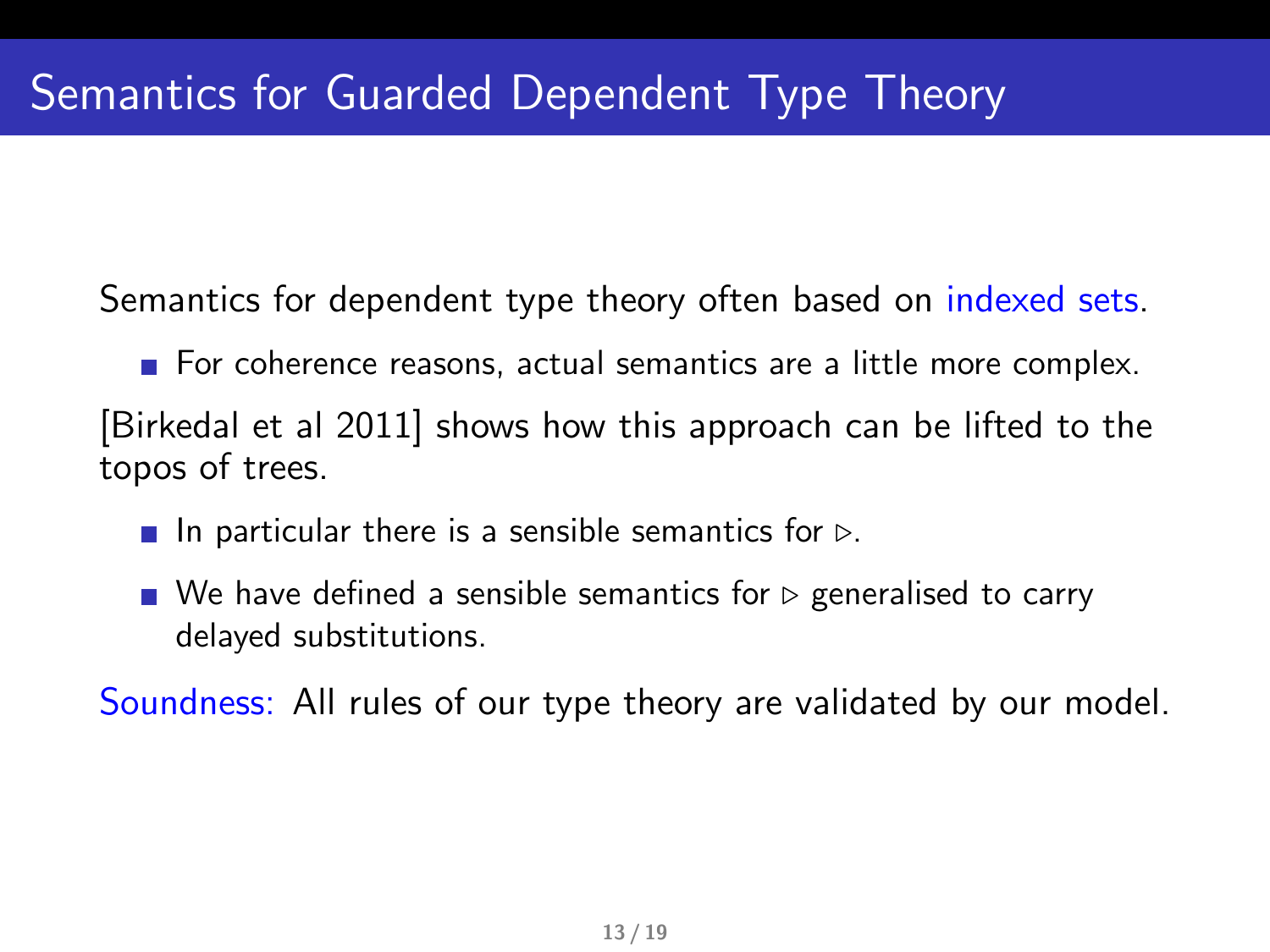Extending types with  $\triangleright$  rules out many productive functions by enforcing causality:

 $\blacksquare$  results cannot depend on later elements of arguments.

everyother  $xs =$  hd  $xs ::$  everyother(tl tl  $xs)$ )

everyother(tl tl $xs$ ) seems to have type  $\triangleright\mathsf{Str}^g_{\mathbb{N}}$ , so we are stuck.

Solution: Clock quantifiers [Atkey-McBride 2013], or in our simplified presentation, the constant modality  $\Box$ .

If A is a type that may have some 'temporal' content,  $\Box A$  provides that type all at once.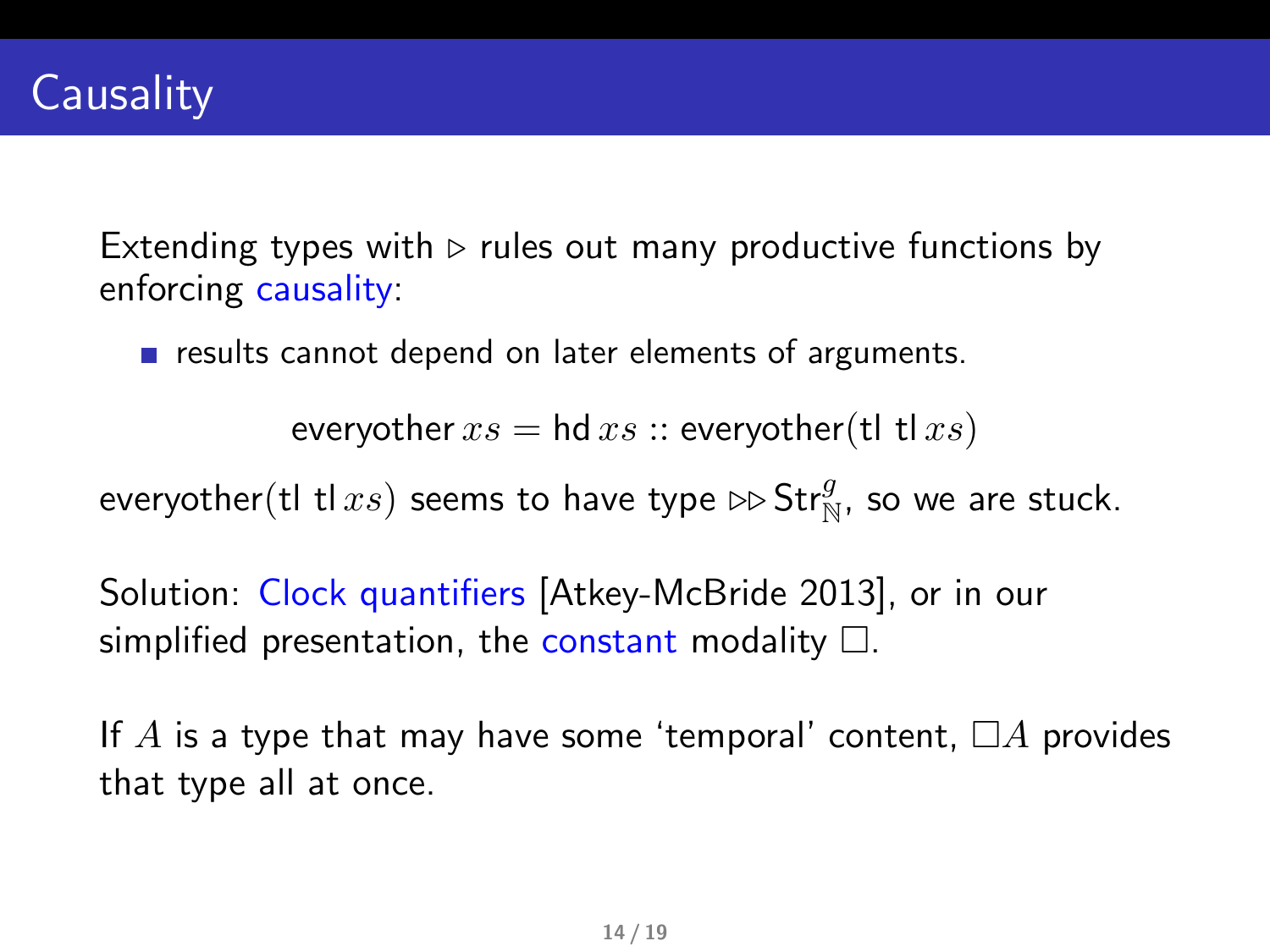An example from the model: recall  $\mathsf{Str}^g_{\mathbb{N}}$  is

$$
\mathbb{N} \xleftarrow{pr_1} \mathbb{N} \times \mathbb{N} \xleftarrow{pr_1} (\mathbb{N} \times \mathbb{N}) \times \mathbb{N} \xleftarrow{\cdot} \cdot \cdot
$$

Then  $\square$  Str $^g_{\mathbb{N}}$  is

$$
\mathbb{N}^{\omega} \xleftarrow{id} \mathbb{N}^{\omega} \xleftarrow{id} \mathbb{N}^{\omega} \xleftarrow{}
$$
 ...

So  $\Box$  Str $^g_{\mathbb{N}}$  is just ordinary streams Str $_{\mathbb{N}}$ ! We have regained standard coinductive types.

everyother can be defined as a function  $Str_{\mathbb{N}} \to Str_{\mathbb{N}}$ .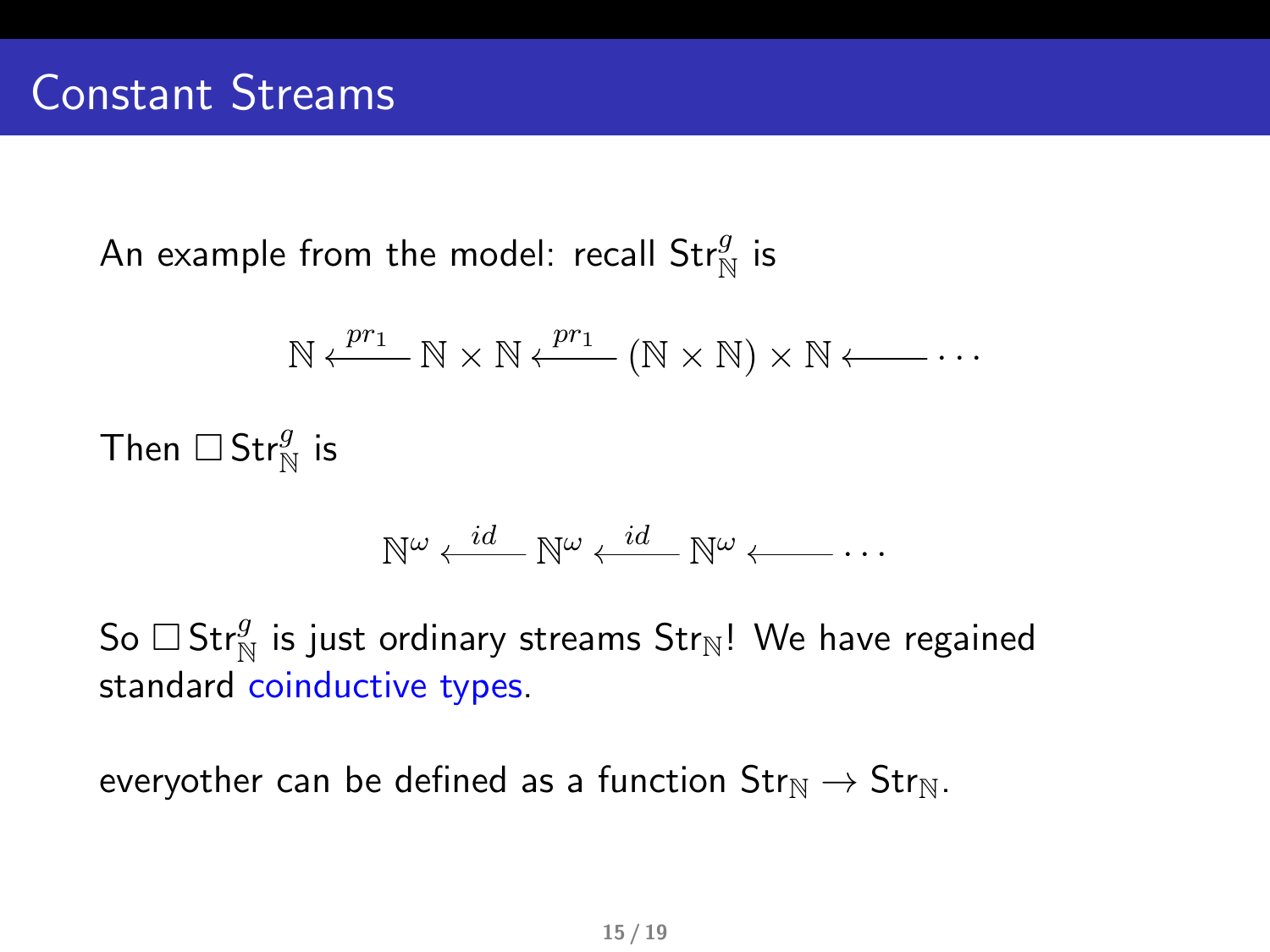## Introducing the Constant Modality

If  $\Box$  could be introduced freely this would trivialise our guardedness guarantees.

Instead the  $\Box$  modality can only be introduced in constant context: context with no temporal content:

$$
\frac{\Gamma' \vdash A \text{ type } \Gamma' \vdash \Box \text{ ctx} \qquad \rho : \Gamma \to \Gamma'}{\Gamma \vdash \Box \rho.A \text{ type}} \Box\text{-W}
$$

Here  $\rho$  is an ordinary context morphism, 'closing' a type to allow contant types to be used in larger programs with temporal content.

We now have a previous term-former prev to eliminate  $\triangleright$ , legal only in constant context.

**e.g.** dealing with the  $\triangleright$  for the everyother function.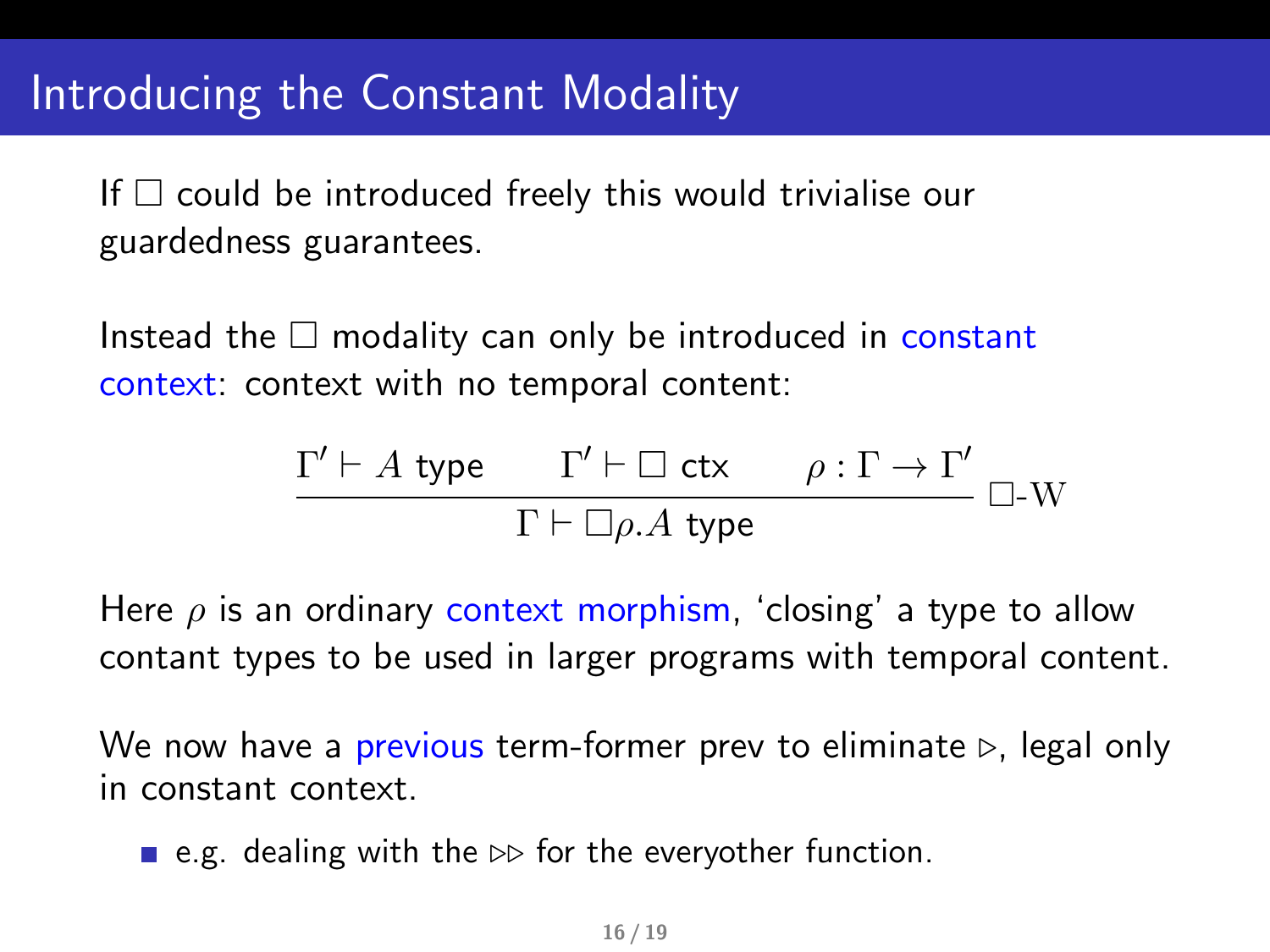We need canonicity – all closed terms should be definitionally equal to some notion of value for its type.

Closed terms of identity types should be equal to reflexivity proofs.

But our current support for identity proofs for streams seems too powerful – streams defined via extensionally equal but definitionally non-equal functions from the natural numbers can be proved equal in a way that doesn't reduce to reflexivity.

On the other hand, we want non-trivial proofs of stream equalities!

Searching for solutions (Observational Type Theory?).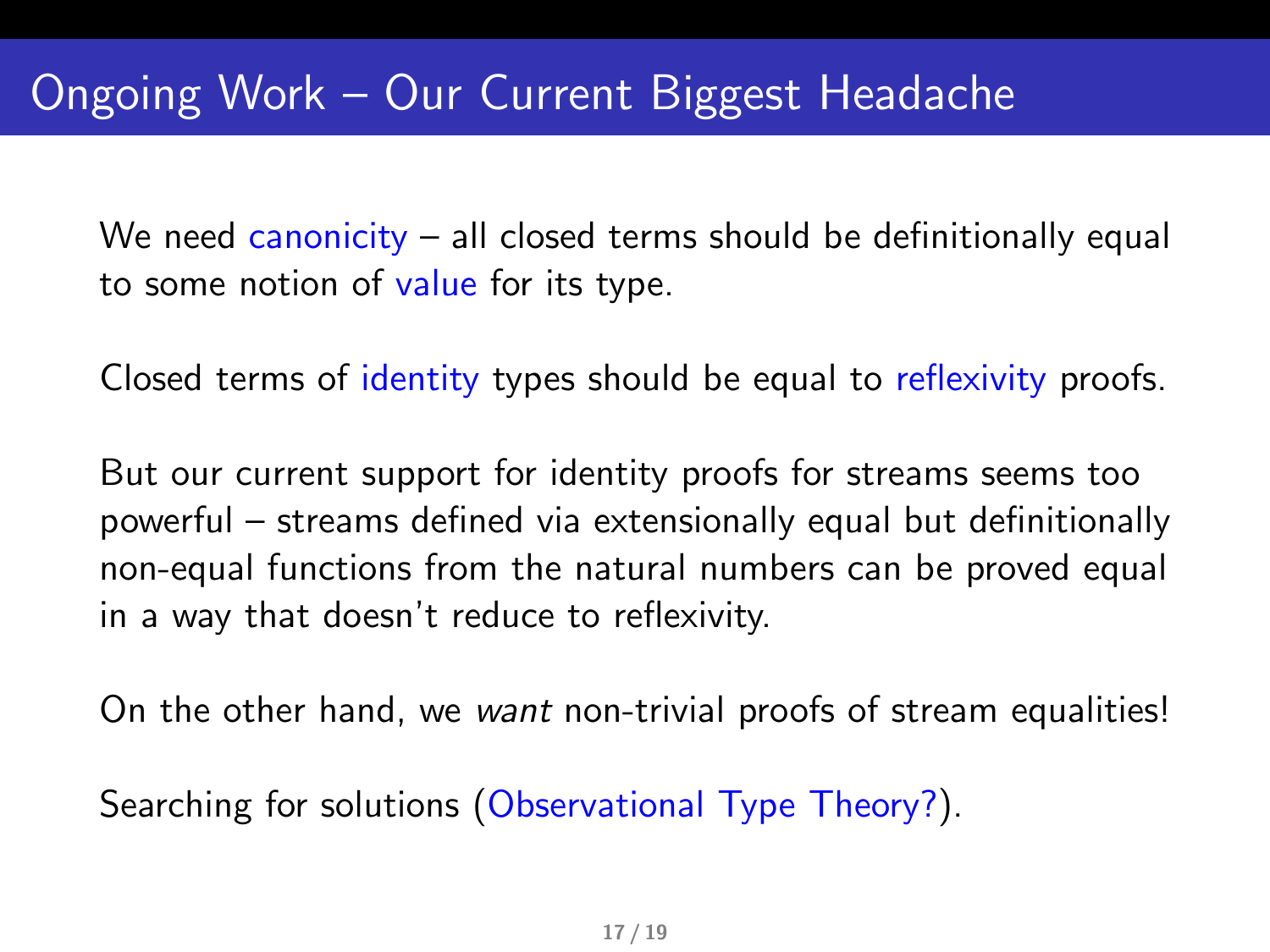We need operational results – decidable type-checking!

Infinite data poses an obvious challenge to this.

- Don't unfold forever!
- Solved for the simply typed  $g\lambda$ -calculus, at least.

Comparison needed with type-based 'competitor', sized types.

- More mature approach, going back to [Hughes et al 1996].
- $\blacksquare$  If we can crack the problem of reasoning directly via intensional equality types, rather than indirectly via bisimulation arguments, that would be exciting.